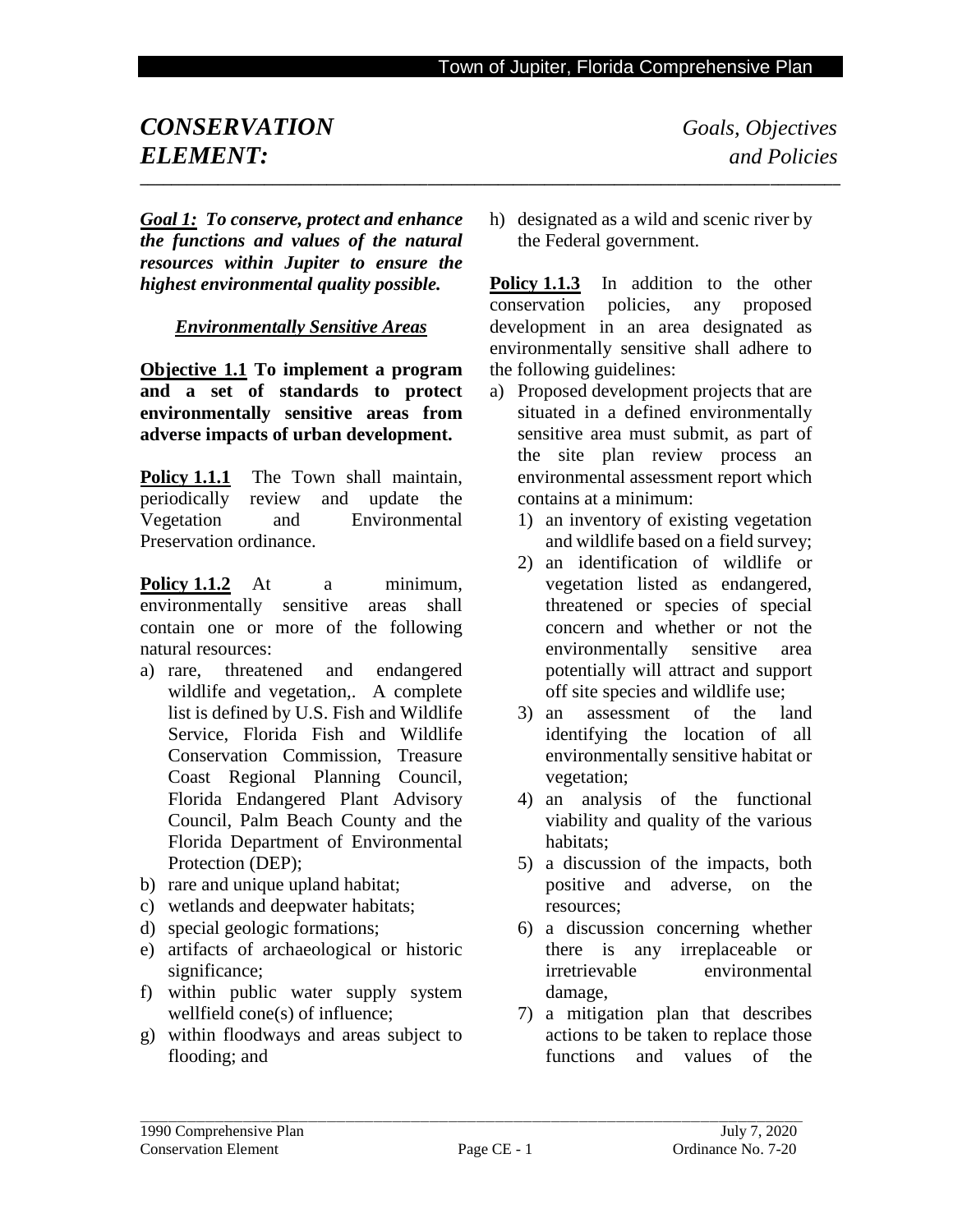ecological community(s) lost as a result of developing the land.

- 8) A maintenance and management plan which shall be submitted and approved for all environmentally sensitive areas and/or mitigation sites proposed, and shall at a minimum address the following:
	- a. Areas designated environmentally sensitive shall be identified and mapped on the approved site plan.
	- b. Maintenance schedules and methodologies for the removal of exotic and invasive species.
	- c. Wildlife enhancement provisions, including the installation of food sources, shelter, nesting and roosting facilities, etc., and the survivability of the habitat preserved.

**Policy 1.1.4** The Town supports the protection of environmentally sensitive lands by using the Jupiter Open Space Program to evaluate and purchase of properties or other means, such as conservation easements among others, for their long term protection.

**Policy 1.1.5** The Town shall submit applications for eligible projects whenever appropriate, under the Florida Communities Trust matching land acquisition funding program to leverage land acquisition program monies.

**Objective 1.2 To cooperate with and assist the South Florida Water Management District (SFWMD) and the Department of Environmental Protection (DEP) in protecting and preserving the Loxahatchee Slough/River Corridor to ensure that the quality of freshwater and estuarine**  **water is maintained at current levels or improved as determined by the SFWMD and the DEP using DEP established criteria for water quality classifications as reported in Chapter 17-3, F.A.C.** 

Policy 1.2.1 The Town will continue to require adequate conservation buffers for properties adjacent to the Loxahatchee Slough/River Corridor. If properties located within the Corridor are annexed into the Town, these properties will be assigned with a Conservation land use designation.

**Policy 1.2.2** Uses allowed within the Conservation future land use designation shall be limited to those which are compatible with and preserve the natural character of the area, such as passive recreation, observation areas, hiking and nature trails, canoeing, primitive camping and environmental education facilities. Active recreation uses, such as playing fields, tennis courts, etc. shall be prohibited. All residential, commercial, industrial and community service uses shall be prohibited.

**Policy 1.2.3** The Town shall monitor and maintain public access to the river corridor so that the environmental values of the system can be enjoyed, but not overburdened, by users.

**Policy 1.2.4** The Town shall participate with the South Florida Water Management District, Palm Beach County, Jupiter Inlet District, Loxahatchee River District and other appropriate agencies to re-establish the historic hydrologic connections between the three segments of the corridor.

**Policy 1.2.5** The Town, coordinating with the South Florida Water Management District (SFWMD) and the Florida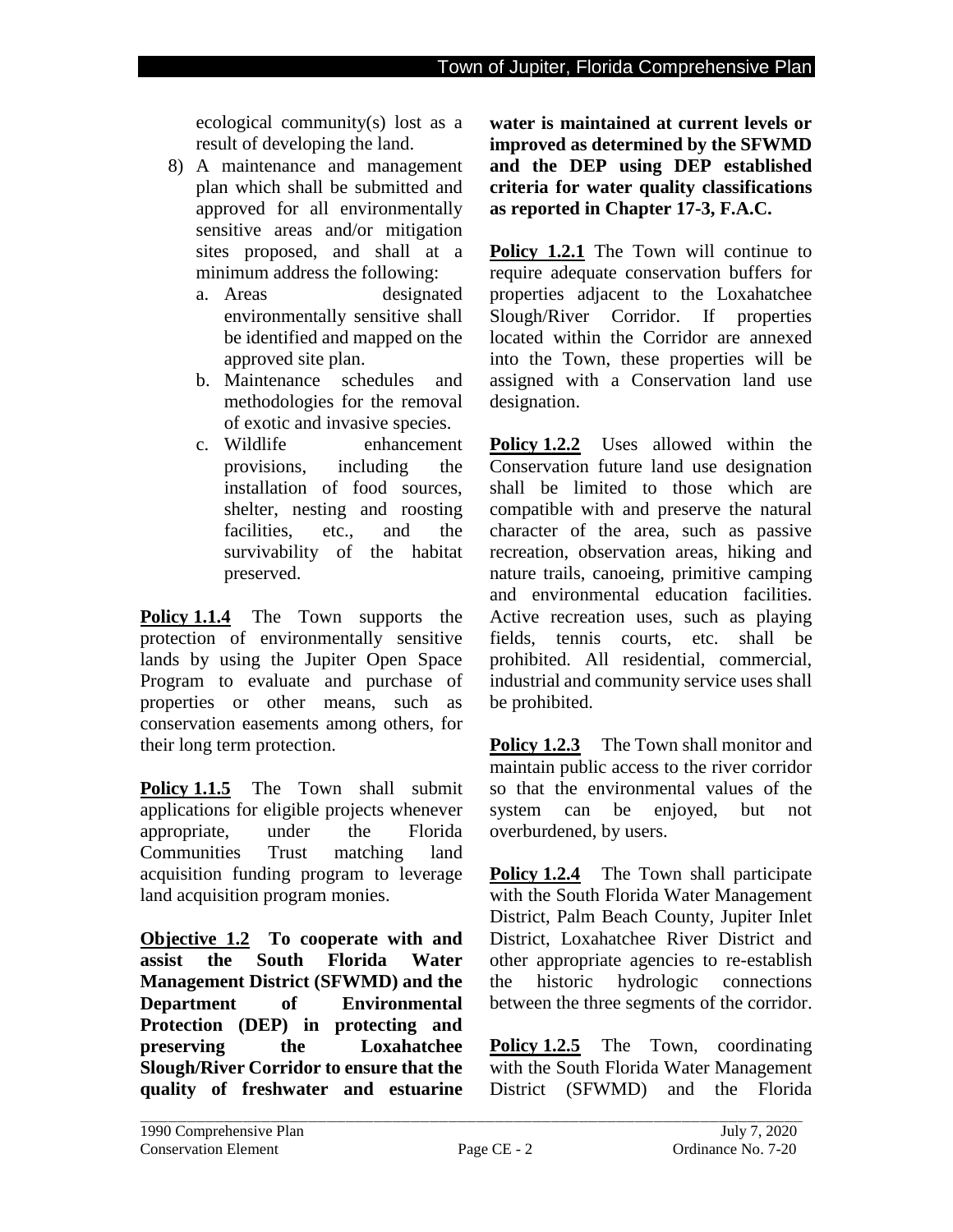Department of Environmental Protection (DEP), as appropriate, shall continue to maintain land development regulations for protecting all aspects of the Loxahatchee River corridor from incompatible land development. Such regulations shall be consistent with and further the "Loxahatchee River National Wild and Scenic River Management Plan" (June 2000, as may be amended) as adopted by the SFWMD and DEP.

**Policy 1.2.6** All applications for proposed amendments to the Town's Future Land Use Map involving property abutting the Loxahatchee River corridor shall be transmitted to South Florida Water Management District and the Florida Department of Environmental Protection, as appropriate, for review and comment before formally being reviewed by the Town Council.

**Policy 1.2.7** Subsurface water wells which adversely affect existing water users within the Loxahatchee River Corridor or would extend a zone of influence into the defined limits of the Loxahatchee River Corridor are prohibited.

**Policy 1.2.8** A buffer of at least 100 feet shall be established along all portions of private property abutting portions of the Loxahatchee River identified by the Federa1 designation "Wild and Scenic" and a buffer of at least 25 feet shall be established along all portions of private property abutting the Loxahatchee River Corridor within the Town of Jupiter. Development applications for individual sites shall include an environmental assessment prepared by a qualified environmental scientist, engineer, biologist or ecologist. The assessment shall include specific recommendations, and supporting justification, for the establishment of appropriate buffer width to protect the corridor. The assessment shall identify properties possessing significant environmental, natural resources, topographic, and similar characteristics relating to the corridor. In the event of disturbance to properties abutting the corridor, the assessment shall include recommendations regarding the reestablishment of vegetative communities, drainage patterns, topographic features, and related improvements to provide protection to the corridor.

**Policy 1.2.9** Within all buffers established for protection of the Loxahatchee River Corridor, all exotic plants shall be removed and maintained free of exotics. For the purposes of this policy, the term "exotic vegetation" shall include all plants listed as Category 1 on the Florida Exotic Pest Plant Council's list of invasive species.

**Policy 1.2.10** Fences, walls, and similar barriers shall not be installed in a manner to separate the corridor from adjacent preserve or buffer areas. Fences, walls, and similar barriers may be installed as a means to limit or eliminate public access into the corridor and associated preserve or buffer areas. Secured access, as requested by the appropriate corridor management agency, shall be provided by owners of property abutting the corridor.

**Policy 1.2.11** All properties directly abutting the Loxahatchee River Corridor and used for nonresidential purposes shall develop and implement a hazardous waste management and disposal plan. The hazardous waste management and disposal plan shall be consistent with all federal, state, regional, water management district, and county requirements.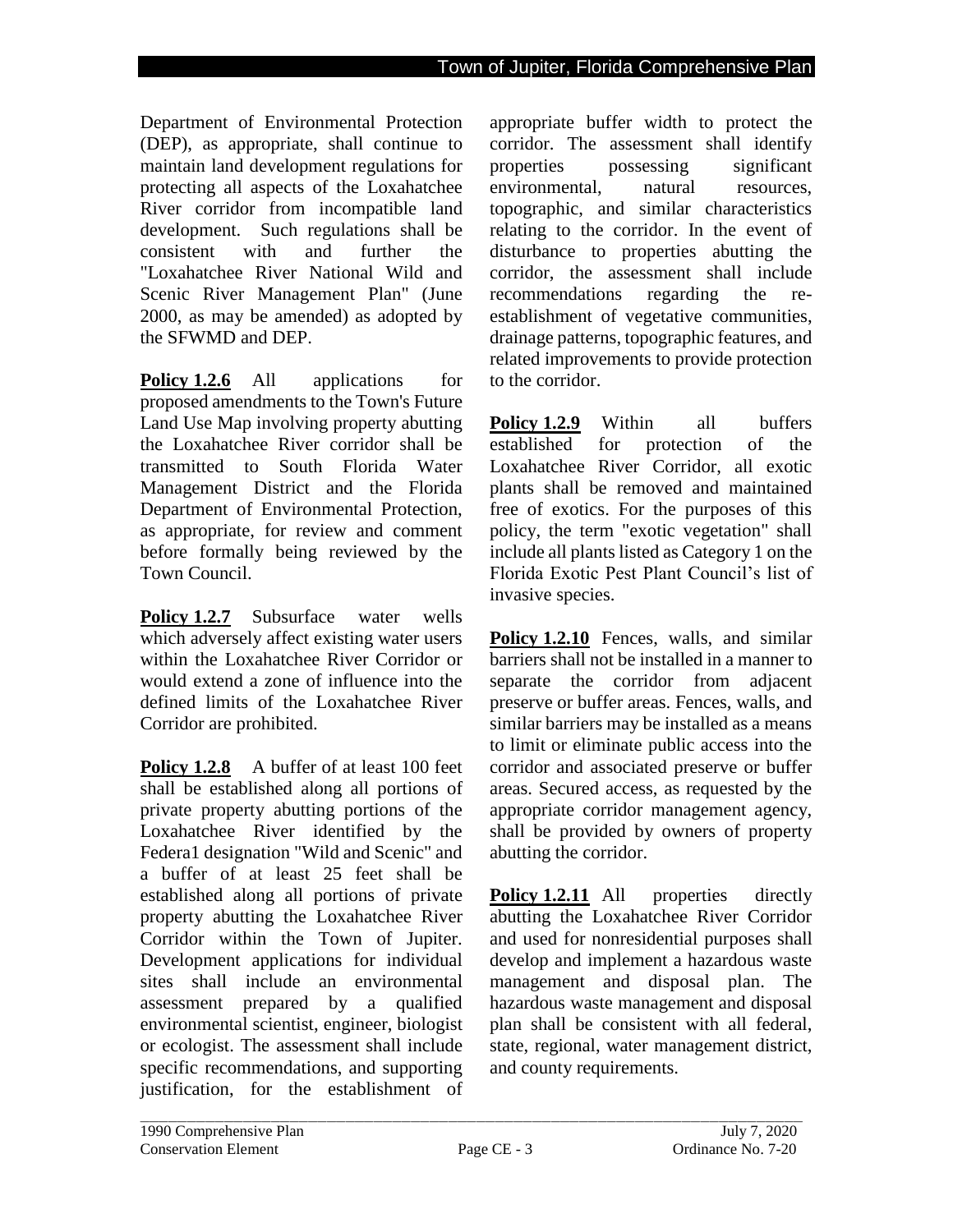**Policy 1.2.12** All properties directly abutting the Loxahatchee River Corridor and used for residential and nonresidential purposes shall develop and implement an overall stormwater management plan. The stormwater management plan shall be consistent with all federal, state, regional, water management district, and county requirements. The stormwater management plan shall maintain the classification of the Loxahatchee River, Loxahatchee Slough, and associated wetland systems in a manner consistent with state legislative and administrative requirements. The stormwater management facilities constructed pursuant to the overall plans shall ensure ground water and surface water inflow shall not degrade the existing water quality or hydrology of water-dependent ecological systems within the corridor, including the Loxahatchee River, the Loxahatchee Slough, and associated wetlands.

**Policy 1.2.13** The Town shall continue to enforce the provisions of the Palm Beach County Wellfield Protection Ordinance (Ordinance No. 88-7) within all areas immediately adjacent to the corridor.

## *Groundwater Resources*

**Objective 1.3 The quality and quantity of the Town's groundwater shall be maintained at current levels as determined by the Department of Environmental Protection using DEP established criteria for water quality and quantity classifications as reported in Chapter 17-3, F.A.C.**

**Policy 1.3.1** The Town will continue to monitor the quality and quantity of its groundwater resources to insure that the long-term withdrawal of water does not exceed the system's ability to recharge or replenish itself naturally.

**Policy 1.3.2** All proposed new development or modified existing development within the Zones of Influence as defined in the Palm Beach County Wellfield Protection Ordinance shall be subject to the Conditional Approval process until such time that all the appropriate development regulations have been brought into compliance with the Wellfield Protection Ordinance.

**Policy 1.3.3** New potable water wells and wellfields shall be located in areas where no regulated materials (e.g., hazardous or toxic materials) will be used, handled, stored or produced within the projected zones of influence of such wells or wellfields. At the time future wellfield locations are identified, establishment of incompatible land uses within the zones of influence of such wells or wellfields shall be prohibited.

**Policy 1.3.4** The Town will continue to withdraw from the Floridian Aquifer and use reverse osmosis water treatment.

**Policy 1.3.5** New development whose anticipated non-potable water consumptive use is expected to be significant shall make application to the Loxahatchee River District or the Seacoast Utility Authority for the purchase of I.Q. water. Existing development with major non-potable water uses, e.g., golf course irrigation, shall be encouraged to enter into contract with the Loxahatchee River District or Seacoast Utility Authority to purchase irrigation (I.Q.) water in order to reduce non-potable water demands on the surficial aquifer.

**Policy 1.3.6** The Town will maintain its Water Shortage Conservation Program, and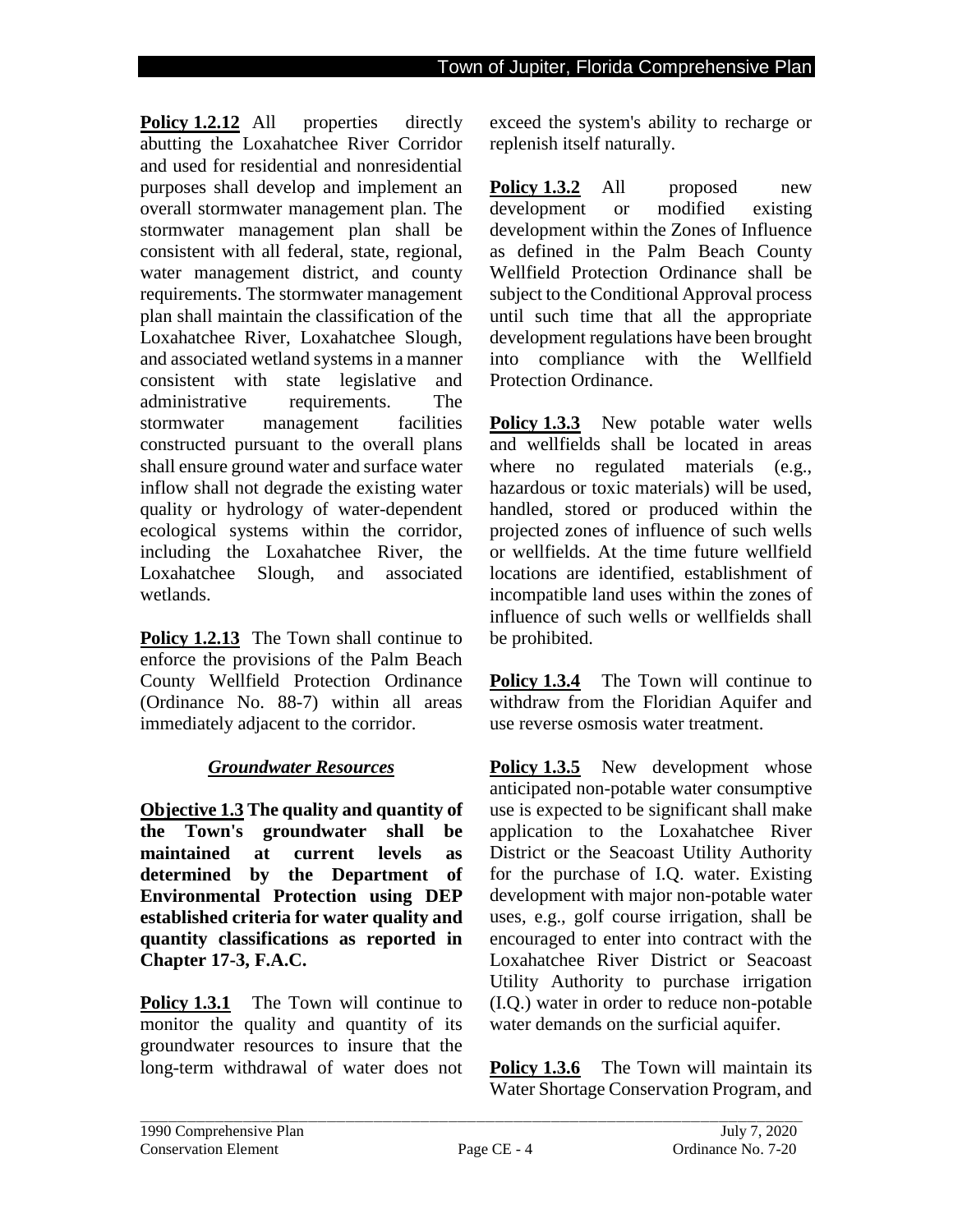will review it every five years to assure that the ordinance remains current with changing technology and regulations.

**Policy 1.3.7** The Town shall require water saving devices, e.g., irrigation systems, plumbing fixtures, be installed in all new developments. Existing homes not containing such devices are encouraged to retrofit such systems.

**Policy 1.3.8** The Town supports and will continue to implement the utilization of water from the C-18 Canal for the purpose of maintaining adequate water levels in lake systems adjacent to Town's wellfields in order to protect them from salt water contamination.

**Policy 1.3.9** To encourage the conservation of potable water the Town shall maintain and periodically update measures that discourage excessive use of potable water.

**Policy 1.3.10** Utilize the concept of planned unit type and cluster development in an attempt to provide maximum open space and promote recharge.

**Policy 1.3.11** All wetlands located in direct recharge area shall be retained and preserved.

**Policy 1.3.12** To promote recharge, the Town supports lake management plans that maintain historical groundwater levels.

**Policy 1.3.13** Within 18 months of the adoption of SFWMD's 10-year Lower East Coast Regional Water Supply Plan update and any future updates to the Plan, the Town shall amend its Infrastructure Element to consider the District's plan updates. These updates will include the following:

- a) The Town's 10-year water supply plan;
- b) Identification of adequate water supply sources to meet future demand;
- c) Identification of alternate water supply projects.

**Policy 1.3.14** The Town's Utility Department shall continue to update and implement the recommendations of the Water System Master Plan and inclusive 10-year Water Supply Facilities Work Plan, which shall assess projected water needs and sources for at least a 10-year planning period while considering the SFWMD's Lower East Coast Regional Water Supply Plan.

### *Surface Water Resources*

**Objective 1.4: The quality of the Town's surface water shall be maintained at appropriate levels as determined by the Department of Environmental Protection using DEP established criteria for water quality classifications as reported in Chapter 17-3 F.A.C.**

**Policy 1.4.1** The Town's stormwater management practices shall be directed by the Stormwater Management Plan.

**Policy 1.4.2** The Town shall require new development to preserve permanent open space buffer zones of natural vegetation along waterways and within the floodplain.

**Policy 1.4.3** The Town shall maintain and periodically update its Stormwater Management Plan.

**Policy 1.4.4** The Town will maintain active membership on the Loxahatchee River Management Coordinating Council, and the Treasure Coast Regional Planning Council.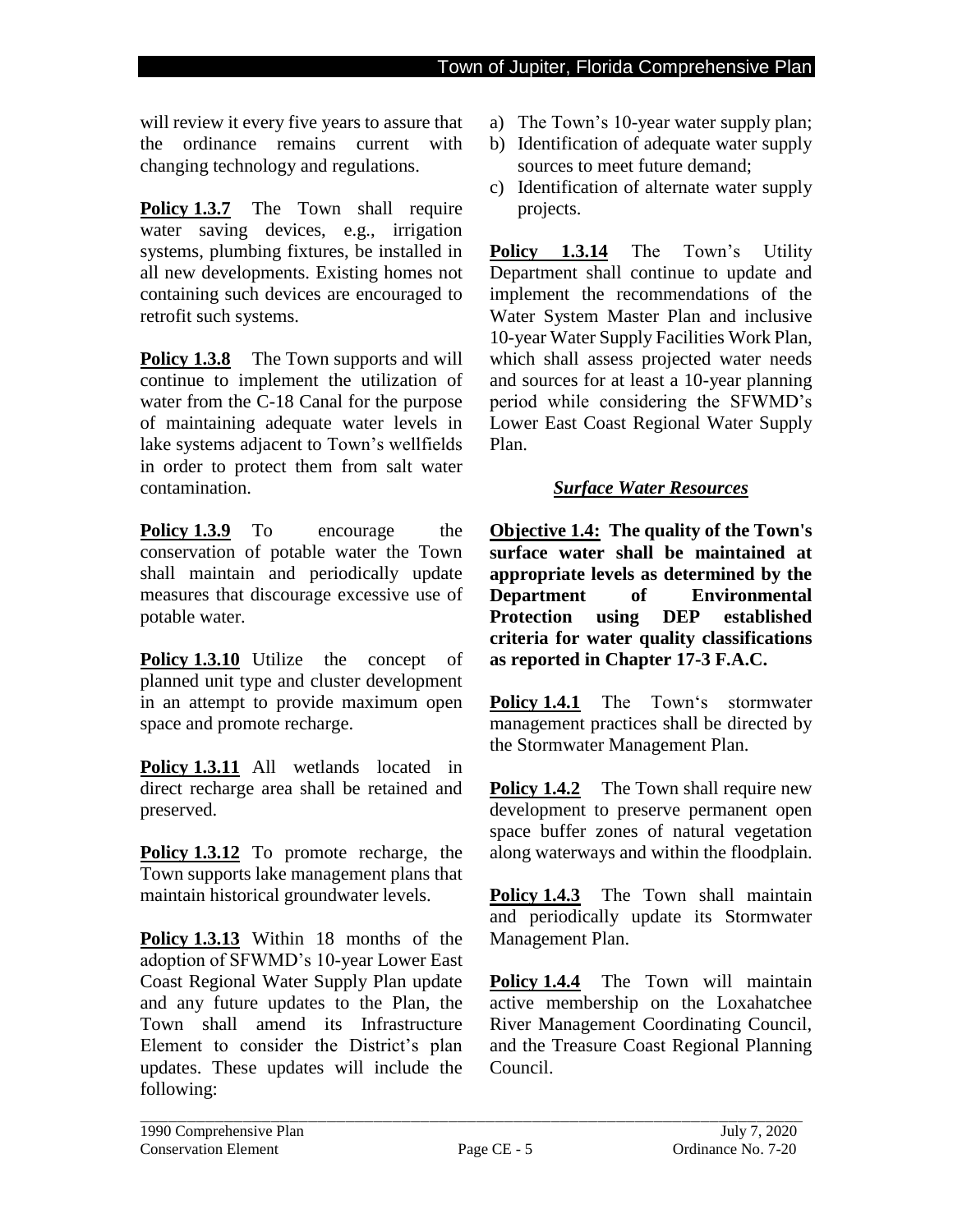**Policy 1.4.5** The Town supports the Loxahatchee River Management Plan.

Policy 1.4.6 Runoff from streets and yards should be carefully controlled to prevent flooding in adjacent areas or pollution of water bodies. Catchment basins should be constructed at storm sewer outfalls to prevent silt and other pollutants from entering water areas. French drains, properly engineered, will be considered an acceptable stormwater runoff drainage practice. The Town will continue its program of upgrading the drainage systems of each basin, and will give priority to those areas with the most severe problem.

**Policy 1.4.7** Commercial shoreline development should be restricted to those activities that require a waterfront location.

**Policy 1.4.8** Parking facilities should be located away from the bodies of water and their runoff controlled.

**Policy 1.4.9** The Town shall require unique environmental characteristics be incorporated into the overall site design.

Policy 1.4.10 Coastal bulkheads should only be allowed when an environment for native vegetation is provided waterward of the bulkhead for at least 50 percent of the shoreline. Existing coastal bulkheads in need of repair may be replaced.

**Policy 1.4.11** Coastal bulkheads should be located at, or landward of, coastal wetlands and their ecotones.

**Policy 1.4.12** Sloping revetments, riprap, native vegetation including but not limited to mangroves, or interlocking blocks or some combination of the foregoing, shall be used in high energy areas to more effectively dissipate wave forces, boat waves and reduce the effects of bottom scouring.

**Policy 1.4.13** Land development activities that are feasible only through dredging and filling of submerged and wetland areas shall be prohibited unless permitted by the appropriate federal or state agency or has been properly mitigated as determined by an appropriate federal or state agency.

**Policy 1.4.14** Buffer zones of vegetation should be established between any area of urban development and adjacent waterways.

**Policy 1.4.15** Waterway connections to open water should be located to minimize adverse environmental impact. Avoid connections that disrupt wetlands, marine grasses and shellfish beds.

**Policy 1.4.16** Approved upland waterway construction should be done in the dry, if possible, so that shaping and stabilization of the banks can be completed before the "plug" is removed for connection to open waters.

**Policy 1.4.17** New artificial waterways are discouraged.

Policy 1.4.18 Dredging for navigational access or flood control should be planned to prevent unnecessary channels. In areas having shallow water shorelines, peripheral canals on the upland, leading to a central navigational channel, should be considered rather than separate access channels for each waterfront landowner.

**Policy 1.4.19** All dredging spoil material should only be placed on suitable upland areas. Where feasible, sandy spoil should be used for dune construction and restoration projects.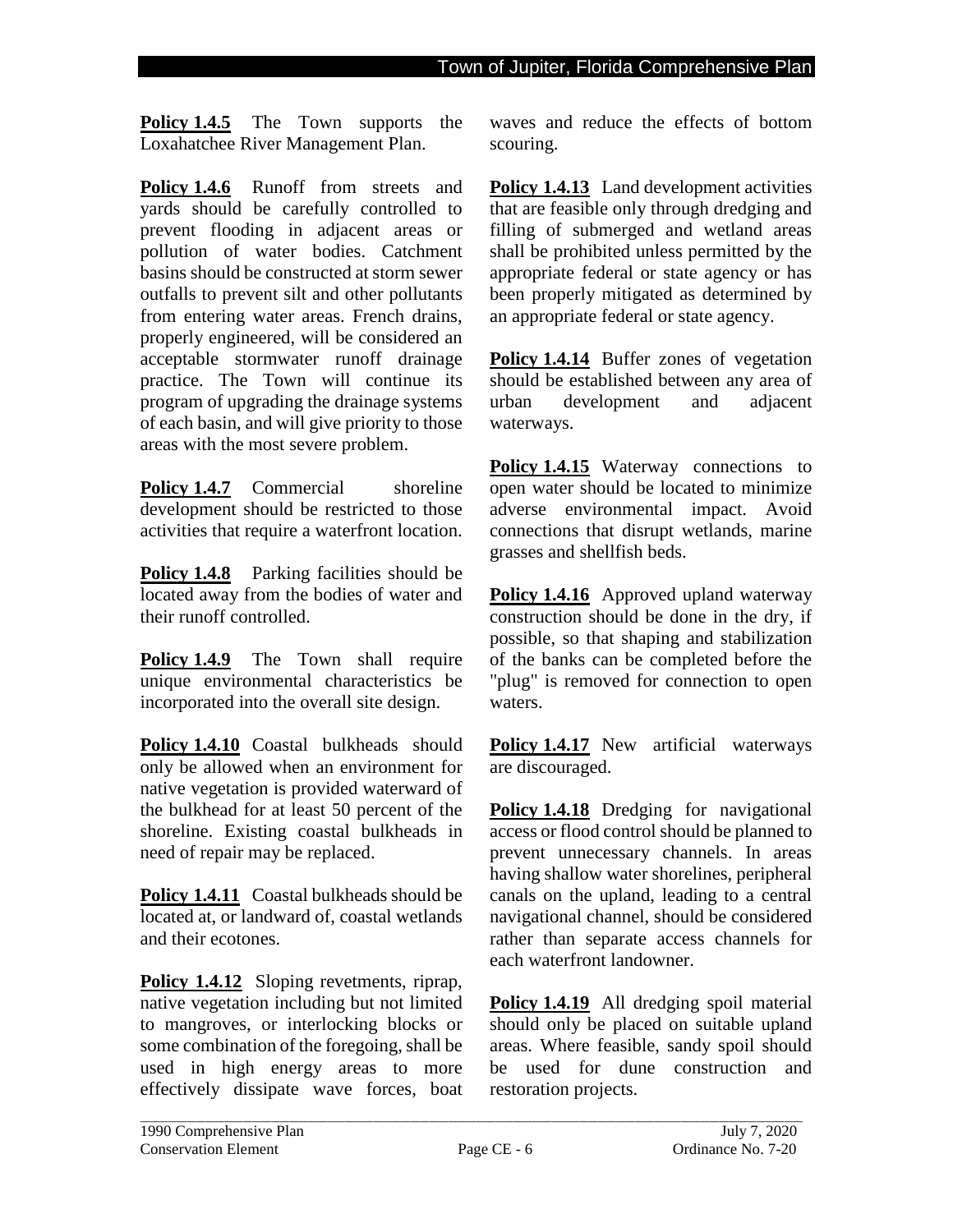**Policy 1.4.20** Effective turbidity control mechanisms and procedures should be used to protect water quality in areas adjacent to construction activities.

Policy 1.4.21 Docks and piers should not obstruct navigation or public use of waters, and they should be constructed in a manner that does not restrict water flow, nor block views to the water.

## *Habitats & Wildlife*

**Objective 1.5: To protect and conserve all ecological communities and wildlife, especially endangered and rare species, for present and future generations** 

**Policy 1.5.1** Protection and management of wetland and deepwater habitats shall be in a manner consistent with the adopted policies of the Treasure Coast Regional Planning Council, and the South Florida Water Management District, as well as, the Loxahatchee River Aquatic Preserve Management Plan, and the Loxahatchee River Management Plan.

**Policy 1.5.2** The Town will continue to encourage the re-establishment of wetlands in previously drained areas where feasible, and will encourage future development and use of wetlands only for purposes which are compatible with their natural values and functions.

**Policy 1.5.3** The Town will encourage site planning and development practices that conserve wooded areas by minimizing damage or destruction to trees and maximizing the design opportunities presented by native vegetation.

**Policy 1.5.4** The Town will require new developments to install no less than 50% of the landscape in native vegetation.

Vegetation includes not only shrubs and trees, but also grasses.

**Policy 1.5.5** The Town shall maintain land development regulations that require all development to set aside through selective clearing and other construction activity, as a minimum, 25 percent of the native plant community which occurs onsite.

**Policy 1.5.6** New transportation and utilities development should take place, to the extent possible in existing rights of way, in areas that avoid wetlands and ecotones and areas of historic and scenic value. Where wetlands cannot be avoided. bridging rather than filling should be utilized to the maximum degree feasible.

**Policy 1.5.7** All slopes, cuts and fills should be stabilized immediately with vegetation or other effective means in order to prevent unnecessary erosion. Natural vegetation should be retained whenever possible.

**Policy 1.5.8** Protection of 25 percent of each native plant community which occurs on-site may be reduced only if the native plant community types are determined not to be rare or endangered. Reduction may be approved only in exchange for increased conservation of native plant types which are rare. In cases where plant types are considered to be rare or endangered increased conservation of these plants may be encouraged by providing an incentive. One unit of rare or endangered plant habitat for two units of common habitat.

**Policy 1.5.9** Site clearing, vegetation removal and/or building demolition shall be phased concurrent with construction activity to minimize soil erosion and generation of airborne dust. Construction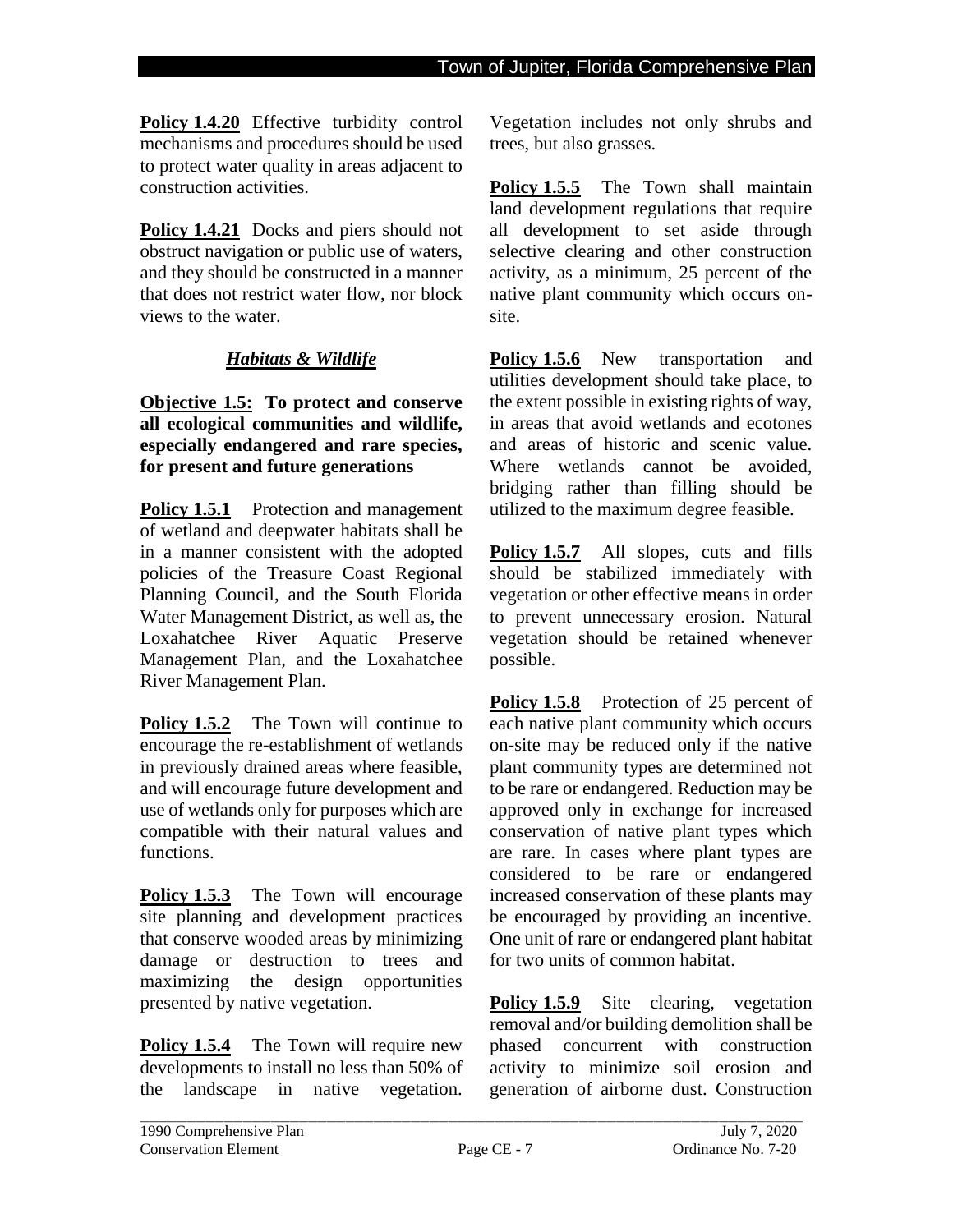practices such as seeding, wetting and mulching which minimize airborne dust and particulate emission generated by construction activity shall be undertaken within sixty (60) days of completion of clearing work. Building construction will occur not later than thirty days after vegetation removal and site clearance.

**Policy 1.5.10** Landscaping should utilize native species that are adapted to soil, water and temperature conditions of the area. No less than 50% of the vegetation shall be native. This allows ground cover without introduction of fertilizers, pesticides and other potentially harmful materials that are often necessary for survival of nonindigenous plants. Many times native plants can be salvaged before development occurs and later used for landscaping. To the extent possible, native trees and shrubs located within buildable areas shall be relocated and used on the site.

**Policy 1.5.11** Wetlands shall be protected by all development, unless proven to be of overriding public interest and/or determined to be an isolated, nonfunctioning or a diminishing system by the appropriate jurisdictional agency.

**Policy 1.5.12** Any development that does occur in wetlands shall take special care to avoid unnecessary ecological or hydrological damage to the area. Development that occurs adjacent to wetlands shall be designed and developed in a manner that has no negative impact on the wetland and associated systems.

**Policy 1.5.13** Wetlands shall have a development potential of ½ dwelling unit per acre, with density transferred to the adjacent non-wetland area of the site.

**Policy 1.5.14** Submerged lands shall receive no density allocation.

**Policy 1.5.15** In cases where it appears ownership of land extends into waters of the state, ownership of those submerged lands must be established prior to seeking a development order.

**Policy 1.5.16** A buffer zone of native upland edge (i.e., transitional) vegetation shall be provided and maintained around wetland and deepwater habitats which are constructed or preserved on new development sites. The buffer zone may consist of preserved or planted vegetation, but shall include canopy, understory and ground cover of native species only. The edge habitat shall begin at the upland limit of any wetland or deepwater habitat. As a minimum, ten square feet of such buffer shall be provided for each linear foot of wetland or deepwater habitat perimeter that lies adjacent to uplands. This upland edge habitat shall be located such that no less than 50 percent of the total shoreline is buffered by a minimum width of ten feet of upland habitat.

The upland buffer requirement does not apply to those created deepwater habitats (e.g., stormwater management ponds) less than one-half acre in size nor to drainage canals or stormwater conveyance requiring periodic maintenance.

**Policy 1.5.17** Development of nonwetland areas shall preserve a minimum of 25% open space.

**Policy 1.5.18** Land that is environmentally sensitive shall be preserved for the purposes of open space, passive recreation uses, traffic mitigation, flood protection and environmental enhancement.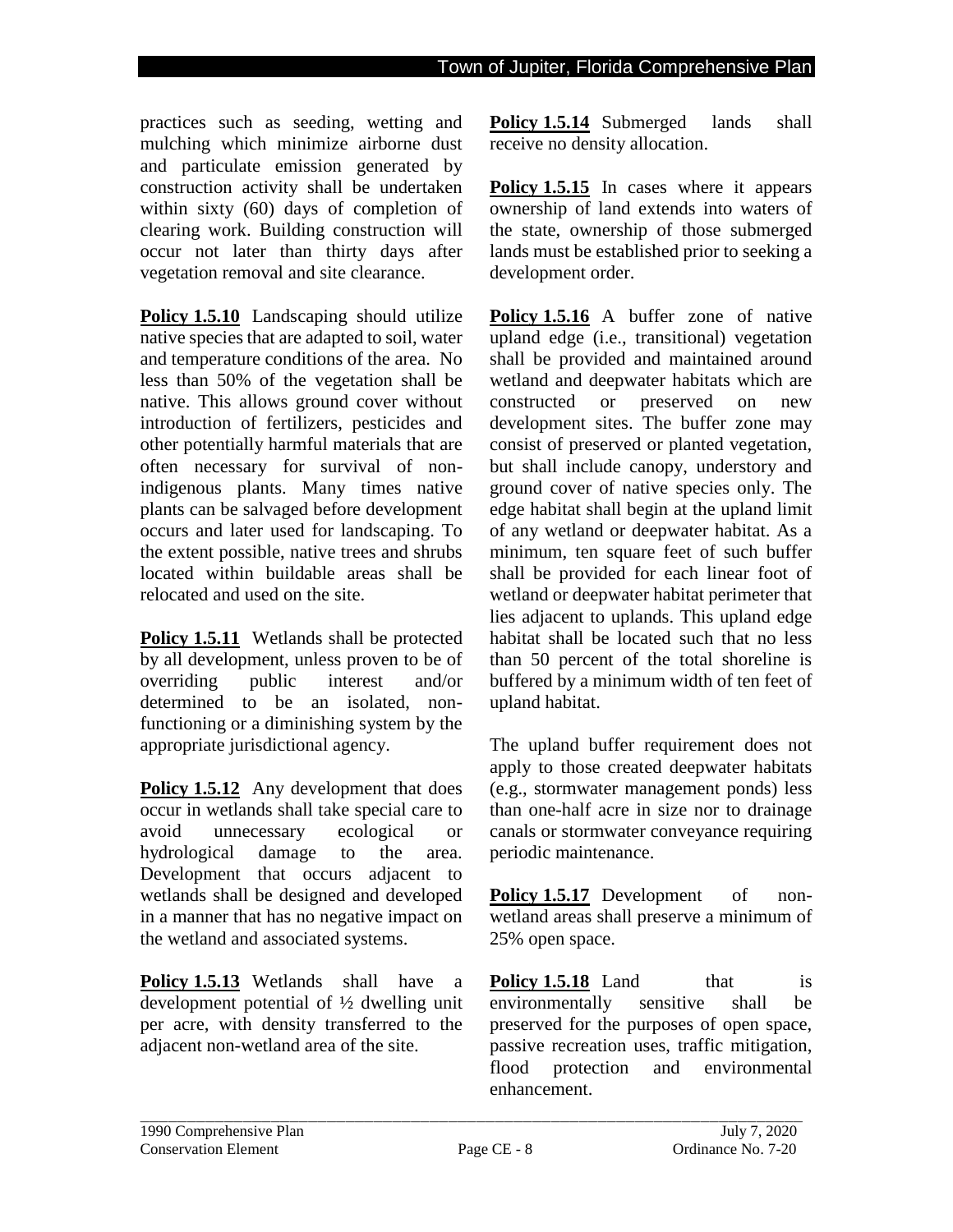**Policy 1.5.19** The Town's Department of Planning and Zoning shall review proposals for developments that are adjacent to environmentally sensitive lands for possible adverse effects to these lands.

**Policy 1.5.20** All nuisance and invasive exotic vegetation defined as Category 1 by the Florida Exotic Pest Plant Council shall be removed and replaced with native plant species adapted to existing soil and climatic conditions. Removal shall be in a manner that avoids seed dispersal by any such species. Planting of invasive exotic vegetation shall be prohibited. On privately owned land implementation shall occur at the time of development or redevelopment. On publicly owned land implementation shall occur at the time of development or as soon as possible. It should be noted that private environmental groups may voluntarily implement this work as an organized project. In all cases, implementation shall be consistent with the overall objective of protecting the functions and values of native habitats. All lands shall be maintained exotic free.

# *Flood Prone Areas*

**Objective 1.6: To protect the surface and ground water supply, prevent erosion and prevent the loss of life and property through the restriction of building in the flood zone areas, the Town shall continue to enforce its adopted Flood Zone Ordinance and shall maintain requirements.**

**Policy 1.6.1** No development will be approved in flood hazard areas and floodways, that is, on land immediately adjacent to major drainage and receiving streams, rivers or low areas which are known to be subject to flooding or rushing water and which therefore, create a hazard

to life and property. Rather, the Town will encourage that these lands be reserved for conservation, open space, and recreation.

**Policy 1.6.2** The Town shall prevent and regulate the construction of flood barriers which will unnaturally divert flood hazards to other lands.

**Policy 1.6.3** Filling, grading and mineral extraction within the 100-year flood prone area is prohibited unless it can be proven that there will be no increase in flood hazards to other lands, and it is being accomplished in the public interest.

## *Air Quality*

**Objective 1.7 To maintain air quality standards at current or improved levels as determined by the Department of Environmental Protection using DEP established criteria for air quality classifications.**

**Policy 1.7.1** In accordance with Section 163.3202, F.S., the Town shall continue to maintain land development regulations to provide for fuel saving techniques such as promoting car pooling, public transit, bicycling, traditional neighborhood design, pedestrian walkways and Transit Oriented Developments.

Policy 1.7.2 The Town shall maintain, and amend as necessary, the adopted Bicycle Transportation Master Plan, to reduce reliance upon automotive travel.

**Policy 1.7.3** By the time the Town revises its development codes, it shall have studied and identified those uses that should be treated as special exceptions.

**Policy 1.7.4** Vegetation and buffering along major trafficways shall be required.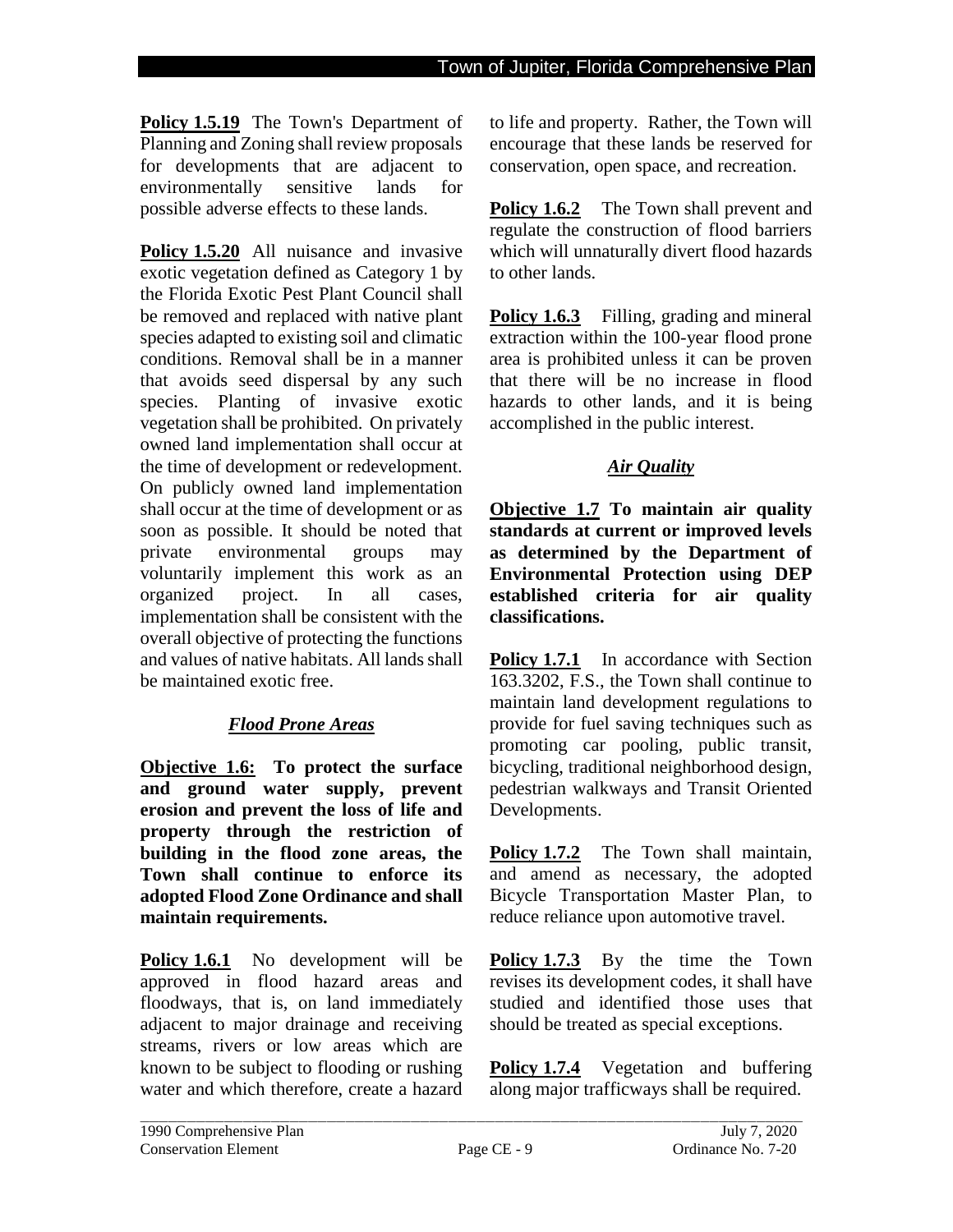**Policy 1.7.5** The removal of natural vegetation shall be timed such that it will occur only to those areas in which construction is anticipated during the succeeding three  $(3)$  months.

### *Hazardous Waste*

**Objective 1.8 The Town will continue to maintain a contract with Palm Beach County to address a hazardous waste management program for the inventory, storage, recycling, collection and disposal of hazardous waste.**

**Policy 1.8.1** The Town should require notification of hazardous waste generation, handling or storage as part of the occupational license application procedure.

**Policy 1.8.2** The Town should cooperate with the County in implementing and maintaining an emergency hazardous waste response program.

Policy 1.8.3 The Town should require automobile service stations to accept waste motor oil and lead acid batteries for subsequent recycling.

**Policy 1.8.4** The Town should cooperate with Palm Beach County in sponsoring Amnesty Days to collect household hazardous waste for proper disposal.

**Policy 1.8.5** Commercial mining within the jurisdictional limits of the Town is prohibited.

### *Greenways and Blueways*

**Objective 1.9 Provide a linked open space program for the conservation of greenways, blueways (water corridors used for conservation or recreation), and wildlife corridors that serve as** 

**connections to environmentally significant lands and conservation areas.** 

**Policy 1.9.1** Provide incentives which encourage developers to provide linkages and connections between conservation areas and environmentally significant lands through buffers and upland set asides.

**Policy 1.9.2** The Town shall preserve environmentally significant land and wildlife habitat areas using the Jupiter Open Space Program or other opportunities, to support endangered species, threatened species and species of special concern as part of a linked open space network, in order to ensure the survival of species which would otherwise be jeopardized by isolation.

Policy 1.9.3 Amend the Town Code to make consideration of greenways and wildlife a component of the development review and approval process.

**Policy 1.9.4** Allow for off-site mitigation to create greenways and to enhance existing greenways as noted on the Town's Blueways and Greenways Map.

**Policy 1.9.5** The Town's Blueways and Greenways Map should be used to guide the future acquisition of property or dedication of easements to establish new blueway and greenway connections or to enhance the existing blueways and greenways.

### *Green Design*

**Objective 1.10 To encourage and promote effective green design theories and techniques for new development, redevelopment and infill projects including sustainable site development, water efficiency (including stormwater**